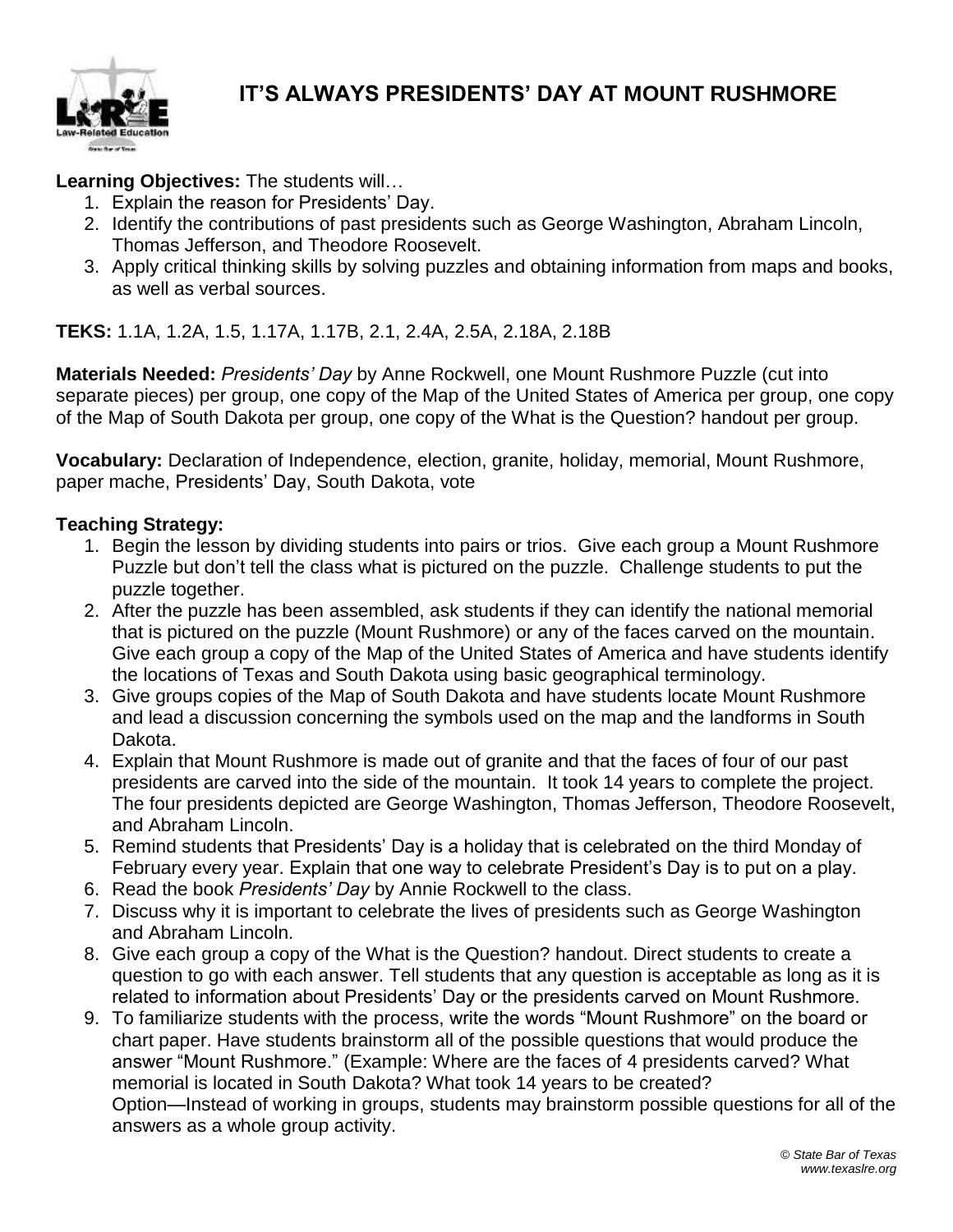10.Debrief the activity by having students share their questions with the class.

#### **Extension for Gifted/Talented:**

Have students conduct research on George Washington, Abraham Lincoln, Thomas Jefferson or Theodore Roosevelt using internet resources or Rookie Biographies. They should gather 5-10 interesting facts about the president, and then create a flip book listing and/or illustrating the facts.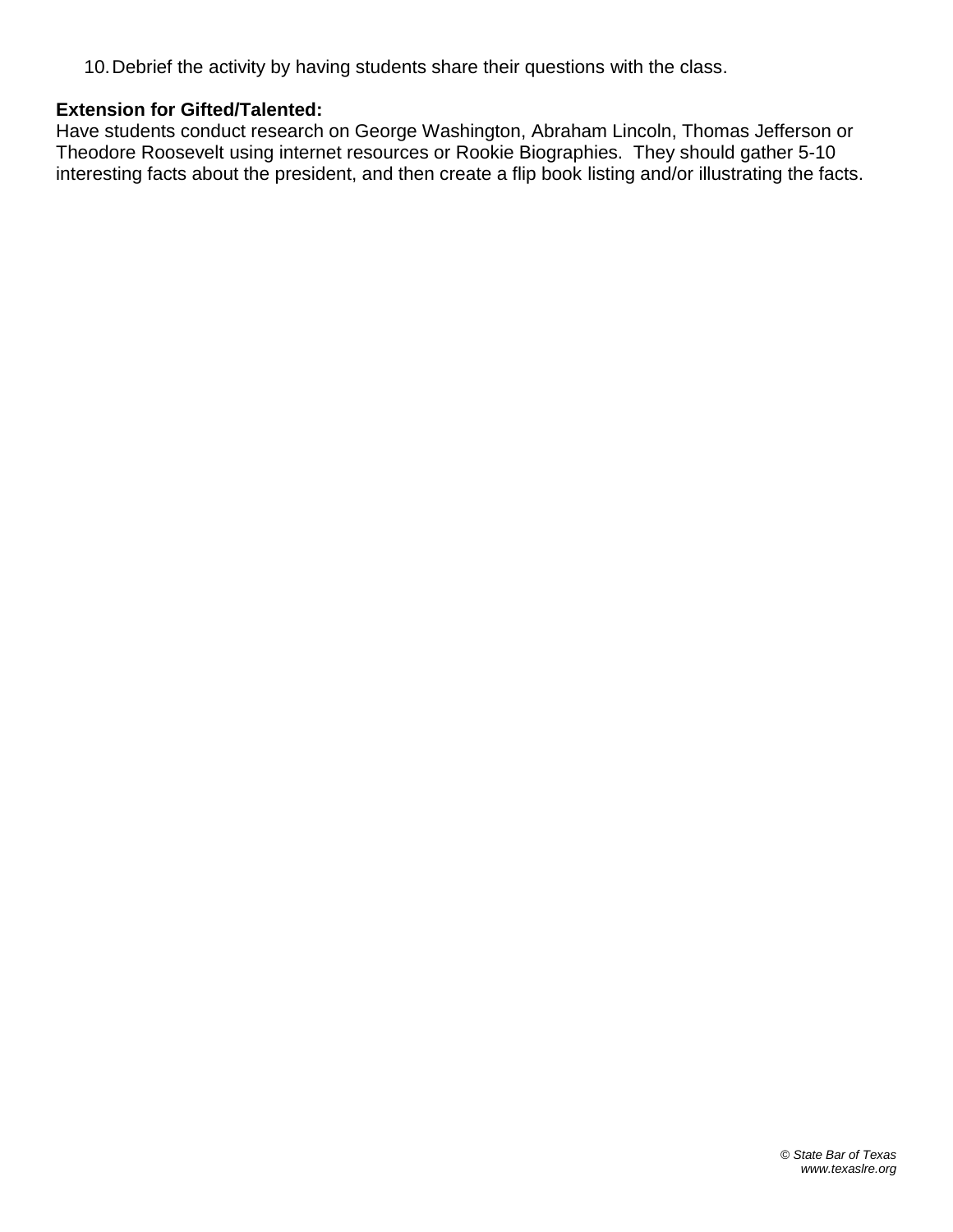# **MOUNT RUSHMORE PUZZLE**

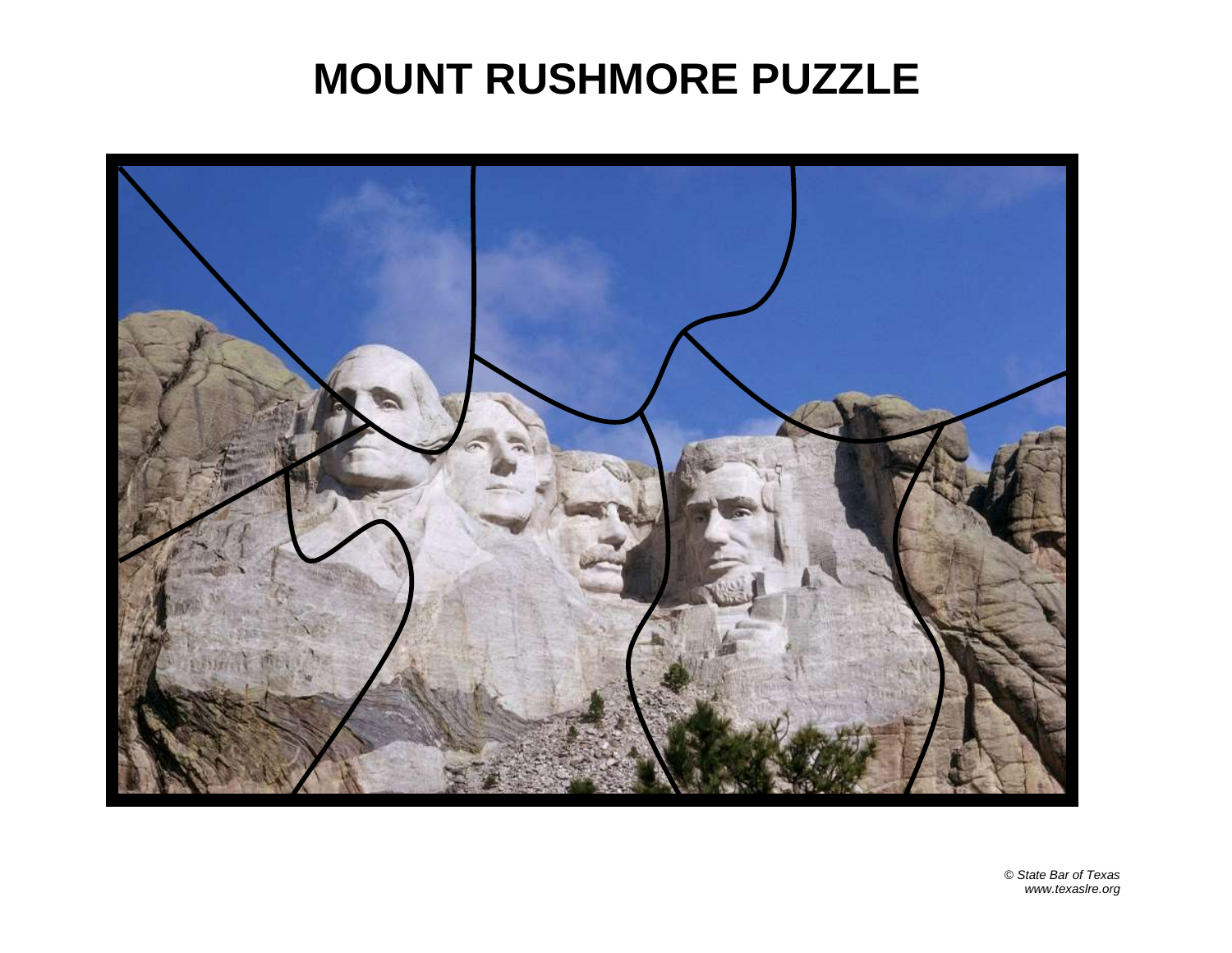## **MAP OF THE UNITED STATES OF AMERICA**

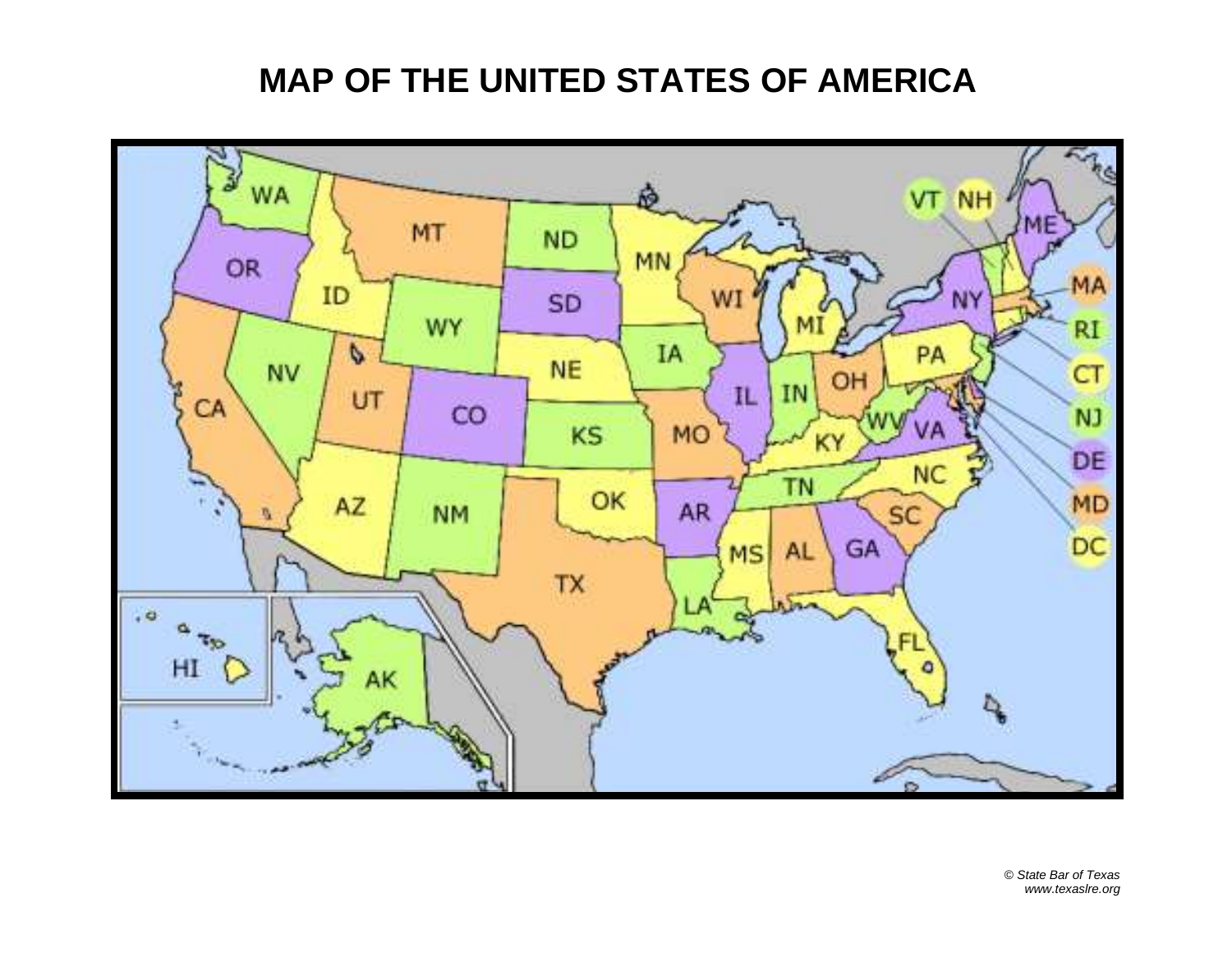## **MAP OF SOUTH DAKOTA**